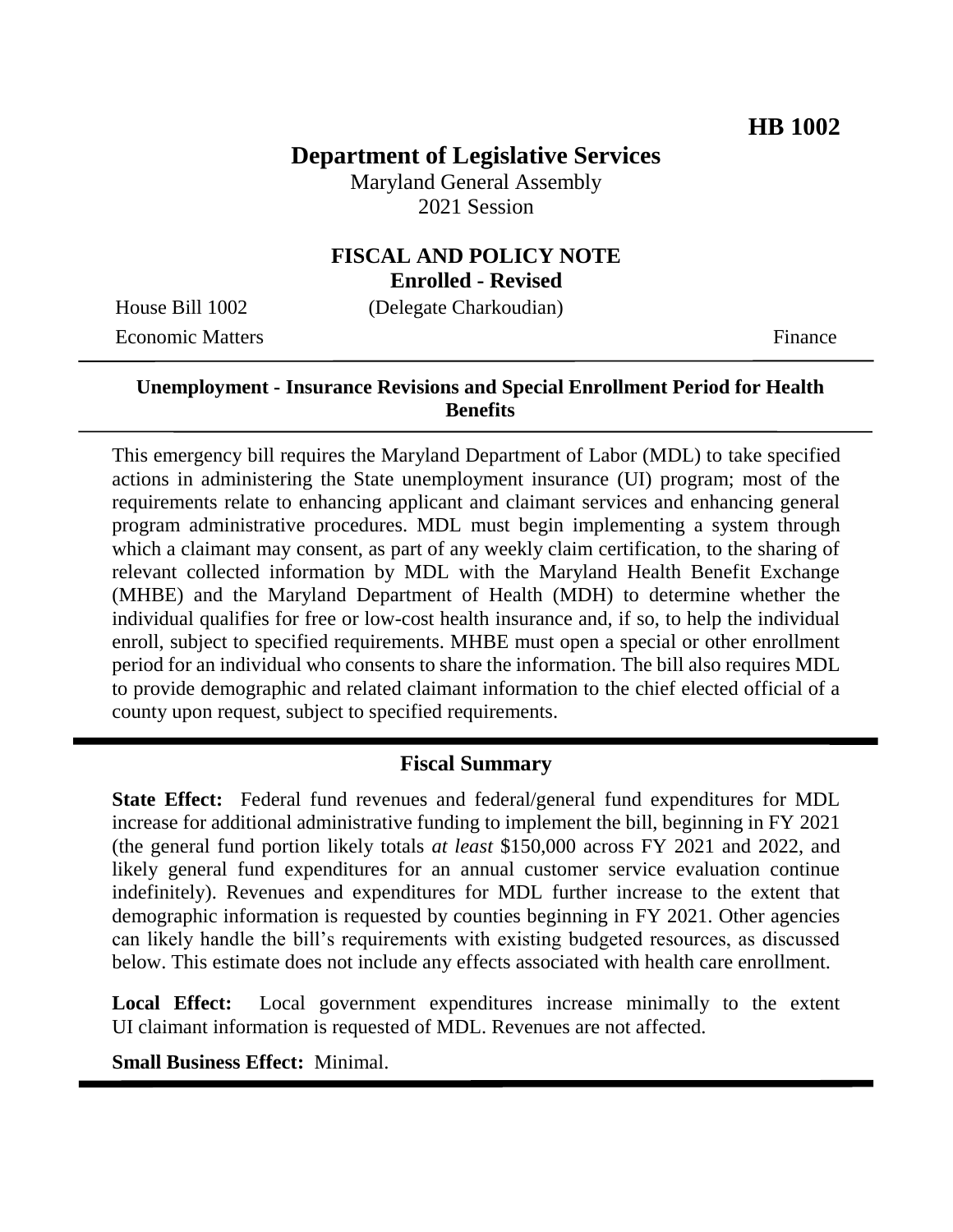# **Analysis**

#### **Bill Summary:**

#### *Required Actions in Administering the Unemployment Insurance Program*

In administering the State UI program, MDL must take the following specified actions:

- secure equal access for individuals by (1) ensuring that an individual contacting MDL has adequate and timely access to language, interpretive, and translation services; (2) for individuals with disabilities, incorporating specified accessibility features and providing notice of alternative accessibility options; and (3) conspicuously providing claimants with the option to select, at the beginning of the application for UI benefits, that paper-based notices of department action be sent by mail;
- establish procedures that require an individual who has filed an initial claim for benefits to be provided with a status update on the claim by MDL staff or contractors through telephone or email, at least once every three weeks until the initial benefits are paid or the initial claim is denied, whichever occurs first;
- by July 1, 2021, and each July 1 thereafter, contract with an external customer service quality evaluation vendor to measure (1) the clarity and organization of all public communications, including materials posted on MDL's website or mobile application; (2) the achievement of the customer service standards required under the bill and MDL's plan to meet those requirements; and (3) other customer service metrics that MDL and the vendor agree are important;
- ensure that the application for UI benefits explicitly and conveniently provides applicants with the ability to select the method of payment;
- establish systems, processes, and procedures that enable an individual filing a claim for benefits to track the status of a claim, including the anticipated timeline for the resolution of each particular claim;
- establish and maintain a plan for ongoing investment in technology;
- establish standards for the timely processing of claims for benefits, with 92% completed within 21 days after receipt of application and 97% of claims that require adjudication resolved within eight weeks after receipt of the initial application;
- establish a single point of contact within MDL to oversee and prioritize the resolution of claims that have not been completed within eight weeks; and
- track the percentage of laid-off workers who file for UI benefits, establish a goal for a UI recipiency rate, and publish related information on the MDL website quarterly.

HB 1002/ Page 2 The Secretary of Labor is also required to notify the claimant of the basis for the recovery of previously paid benefits, including any evidence that the Secretary used to make the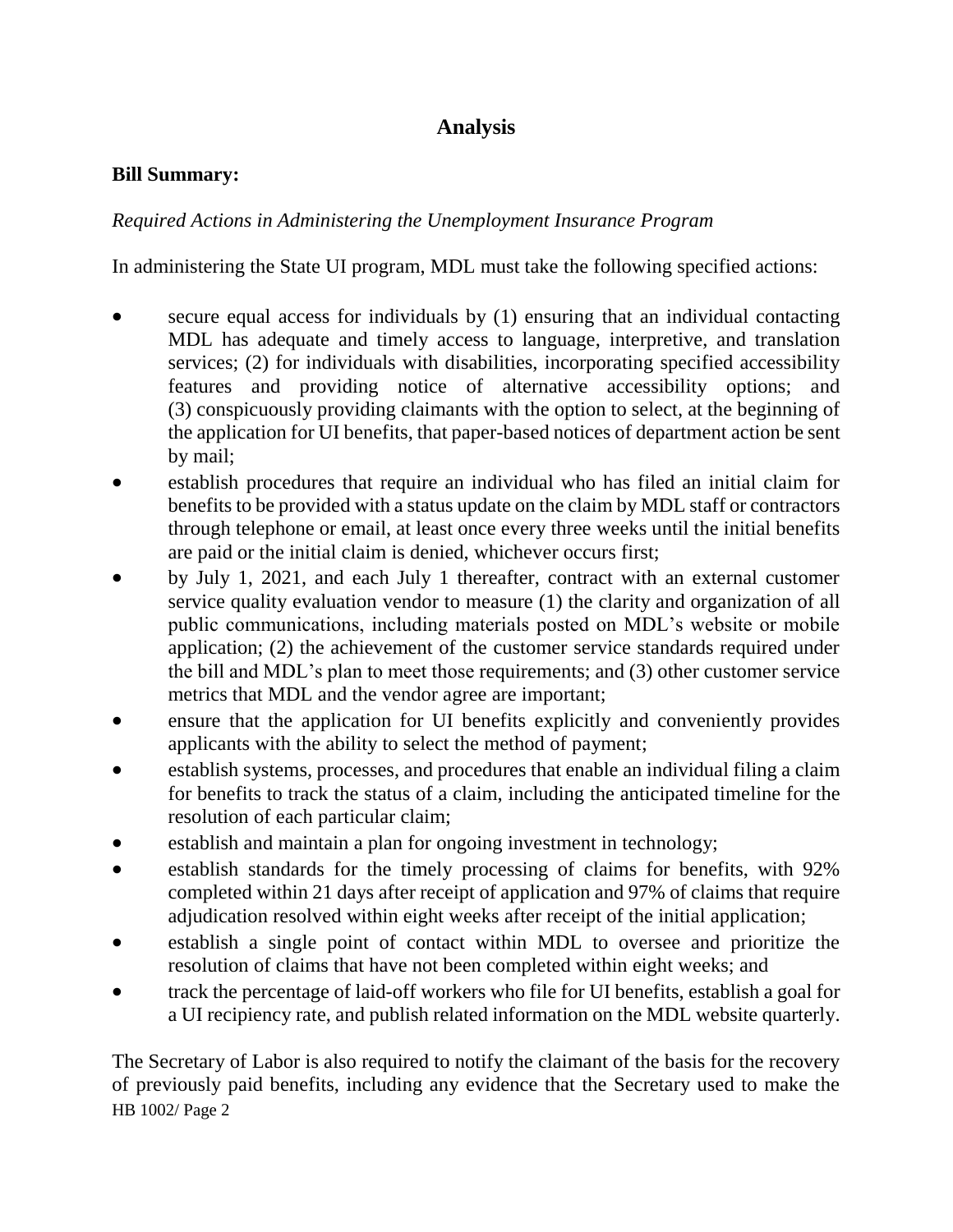determination and the appeal rights available to the claimant. These requirements are in addition to other existing information that must be provided to the claimant in such circumstances. Additionally, the Secretary must allow a claimant to appeal a determination regarding the recovery of benefits within 30 days after the mailing or other delivery of the notice. Under current law, these decisions are appealable, but an appeal must generally be filed within 15 days; there is also a related, but separate, waiver process specifically for overpayments.

### *Unemployment Insurance and Enrollment in Health Insurance Plans*

By September 1, 2021, MDL must begin implementing a system through which an individual who has filed a claim for benefits may consent, as part of any weekly claim certification, to the sharing of relevant collected information by MDL with MHBE and MDH to determine whether the individual qualifies for free or low-cost health insurance and, if so, to help the individual enroll. The consent request must be prominently displayed on the weekly UI claim certification form.

Before the system begins to operate, MDL must enter into a memorandum of understanding with MHBE and MDH that enables the system to operate in compliance with all applicable federal and State requirements related to privacy, data security, and funding. MDL must cooperate with MHBE and MDH to claim the maximum amount of available federal funding for the establishment and operation of the system, and the three State agencies are authorized to take specified actions to facilitate the most efficient implementation of the system. By December 1 each year, MDL must report to the Joint Committee on Unemployment Insurance Oversight on the implementation of this requirement.

MHBE must open a special or other enrollment period for an individual who consents to share information in accordance with the above provisions, subject to specified requirements.

#### *Information Sharing with Local Governments*

On request and for purposes consistent with the bill and other specified legislation, MDL must provide to the chief elected official of a county demographic data and the addresses, occupations, and last known employers of UI recipients who live in that county. A chief elected official of a county may (1) share the provided information with the governing body of the county and (2) request the information on behalf of a political subdivision within the county and provide the information to the political subdivision. The Secretary may adopt regulations to carry out these provisions, as specified.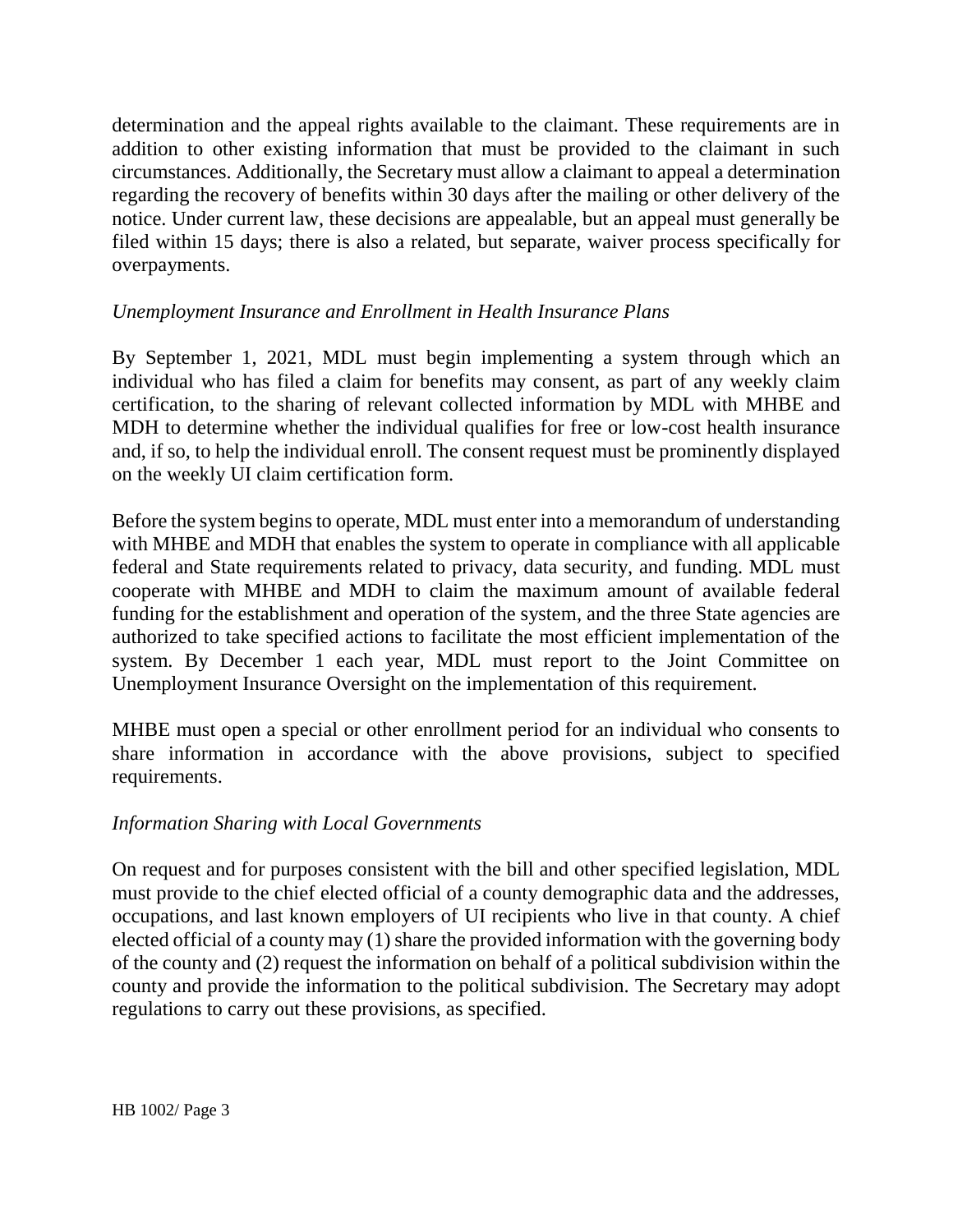### *Call Center Staffing Plan*

By June 1, 2021, MDL must submit to the General Assembly a detailed, comprehensive, and funded plan to ensure that call center staffing is adequate to allow an individual to reach a departmental employee or contractor to ask questions.

### *Identification and Incorporation of Changes to Federal Regulations and Guidance*

By June 1, 2021, MDL must identify all changes in federal regulations and guidance that would expand access to unemployment benefits or reduce bureaucratic hurdles to prompt approval of unemployment benefits. By July 1, 2021, MDL must revise State UI rules and practices to encompass any changes in federal regulations and guidance.

**Current Law:** Many of the requirements addressed in the bill are administrative in nature and relate to enhancing the claimant experience or MDL's ability to effectively administer the State UI program. Some metrics, such as timely first payment of benefits, are federal performance requirements. More information on federal performance requirements is available on the U.S. Department of Labor's [website,](https://oui.doleta.gov/unemploy/uiperforms.asp) including [core measures.](https://oui.doleta.gov/unemploy/pdf/Core_Measures.pdf)

Claimants have the right to appeal any determination or redetermination of their UI claim, and generally must do so within 15 days after notice of the determination or redetermination is mailed. MDL regulations allow an extension for good cause shown. Claimants also have a right to request a waiver of any overpayment that results from a determination – which is not the same as an appeal – and may do so within 30 days of the notice of overpayment. After 30 days, and for up to one year, a claimant may request a waiver of any overpayment if the claimant can show good cause for not meeting the 30-day requirement. If a claimant appeals the underlying determination that caused the overpayment, the request for a waiver will be stayed pending appeal.

MDL advises that, while there is no statutory or regulatory basis for the right to appeal the denial of a request to waive an overpayment, the Board of Appeals issued an opinion that created an appeal right for such denials. The Division of Unemployment Insurance has followed that opinion and, when the Secretary denies a waiver request, has provided notice to claimants of their right to appeal the denial.

For a general overview of the State's UI program, see the **Appendix – Unemployment Insurance**.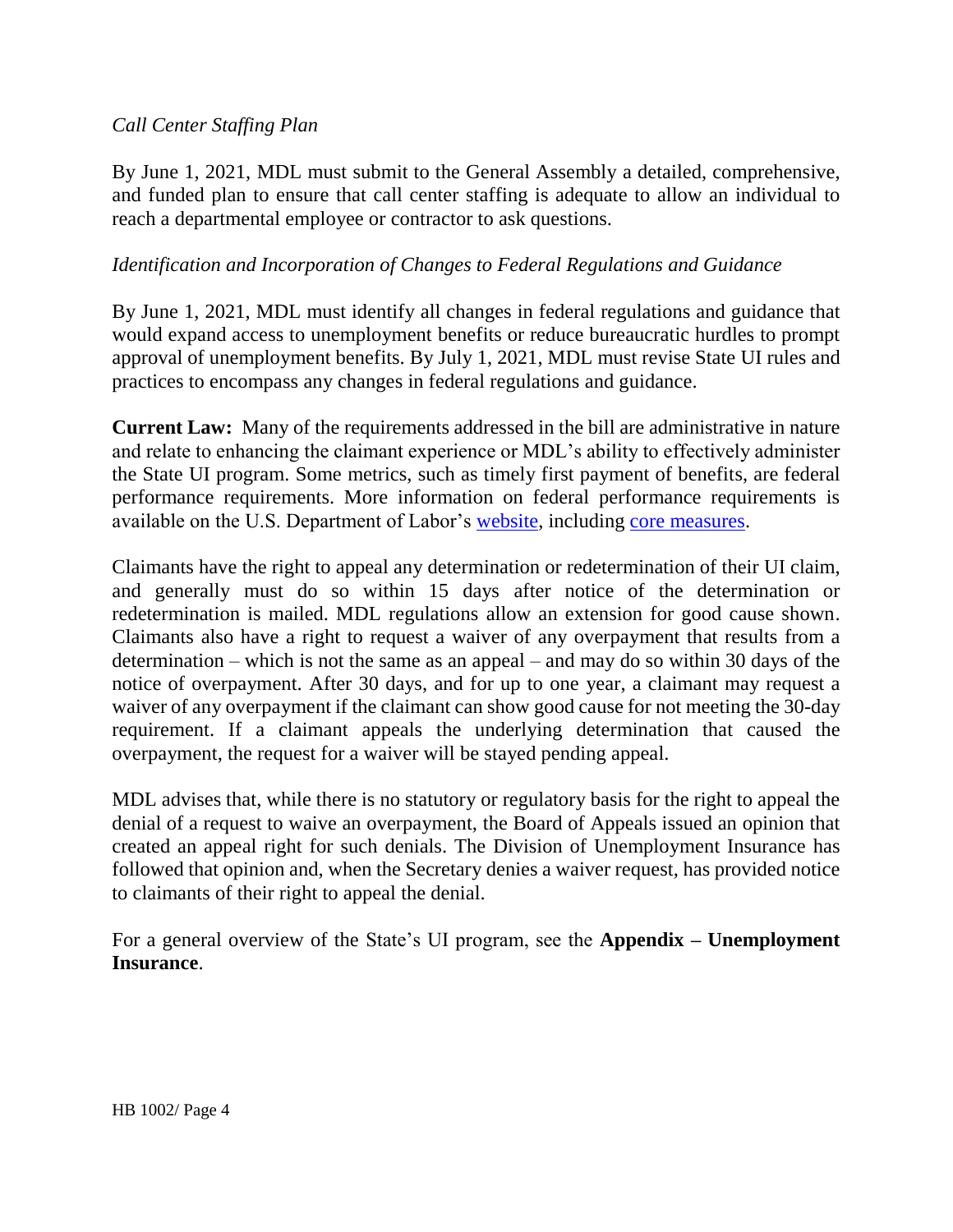#### **State Fiscal Effect:**

#### *Maryland Department of Labor Administrative Costs*

A precise estimate of MDL's administrative costs cannot be made at this time, given the scope of the bill, the potential methods of implementation, and whether and to what extent some requirements are already being met. Except for the local data sharing requirement, discussed separately below, if existing federal administrative funds are insufficient, additional above-base federal funding will be provided to the extent that the expenses are allowable, beginning in fiscal 2021. General funds are needed to cover any remaining costs. Not all costs under the bill will be reimbursable. For example, MDL advises that the MHBE information sharing requirement is not eligible. MDL's estimated costs associated with the MHBE requirement are \$100,000 in programming costs (fiscal 2022), plus a cost allocation for staff time (beginning in fiscal 2022). Likewise, the annual customer service assessments, which are estimated to cost \$15,000 to \$100,000 each, are likely not eligible. These are not necessarily the only administrative costs ultimately required to be paid for with general funds.

#### *Local Data Sharing*

MDL advises that the requirement for the department to share certain claimant data with counties upon request likely conforms to federal requirements, but that associated costs are not reimbursable from the federal government. MDL will charge counties that choose to request the data a fee to cover the costs of providing the data. Typical fees have a fixed component of \$5,000 to \$10,000 and then a variable component based on the number of requests received. Accordingly, revenues and expenditures for MDL increase beginning as early as fiscal 2021 by an unknown, but likely modest, amount to the extent counties request UI claimant data as authorized. Whether or not the Special Administrative Expense Fund in the department will be used to account for the costs and collect the related revenues is unknown at this time; regardless of the fund type, the effect on State finances is neutral.

#### *Maryland Health Benefit Exchange*

MHBE anticipates costs of about \$360,000 to implement the information sharing arrangement with MDL to receive information, process data, send notices, handle exceptions, and perform Medicaid reporting. An additional one-time cost of \$40,000 is expected for information technology system modifications to allow for a special enrollment period for UI claimants. After initial implementation, costs are estimated at \$168,600 annually. Initial implementation costs are assumed to be incurred in fiscal 2022, consistent with the September 1, 2021 requirement to begin implementation. MHBE can likely absorb these costs within existing resources, as the \$35.0 million annual appropriation for MHBE has not been fully spent in recent years.

HB 1002/ Page 5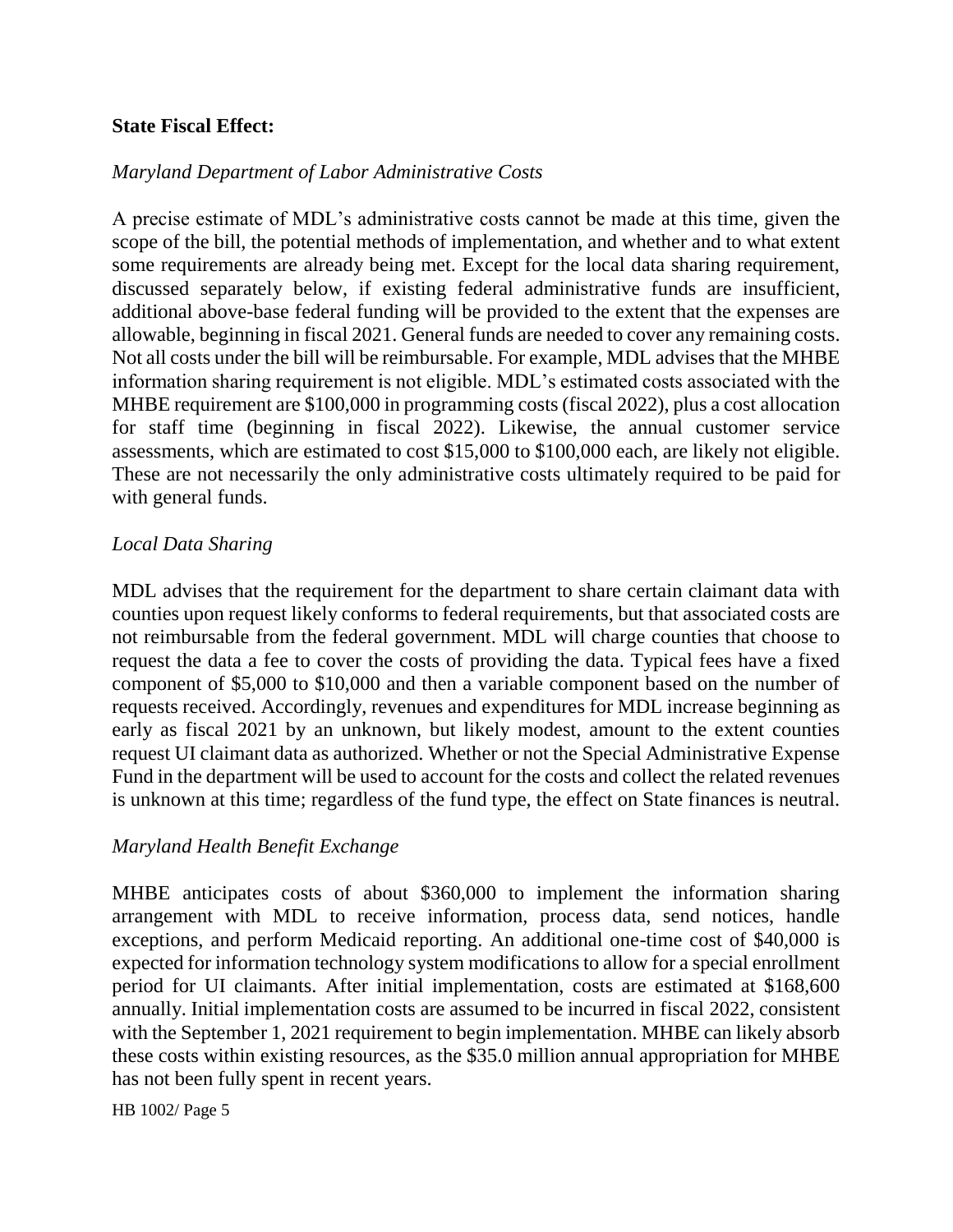**Local Expenditures:** Under the bill, MDL must provide certain UI claimant information to the chief elected official of a county upon request, subject to specified requirements. As discussed above, MDL will charge counties a fee to cover the costs of providing the information. Therefore, local government expenditures increase minimally to the extent UI claimant information is requested of MDL.

# **Additional Information**

**Prior Introductions:** None.

**Designated Cross File:** None.

**Information Source(s):** Maryland Department of Labor; Department of Budget and Management; Maryland Department of Health; Maryland Health Benefit Exchange; Department of Legislative Services

| First Reader - February 21, 2021               |
|------------------------------------------------|
| Third Reader - March 25, 2021                  |
| Revised - Amendment(s) - March 25, 2021        |
| Revised - Updated Information - March 25, 2021 |
| Enrolled - April 10, 2021                      |
| Revised - Amendment(s) - April 10, 2021        |
|                                                |

Analysis by: Stephen M. Ross Direct Inquiries to:

(410) 946-5510 (301) 970-5510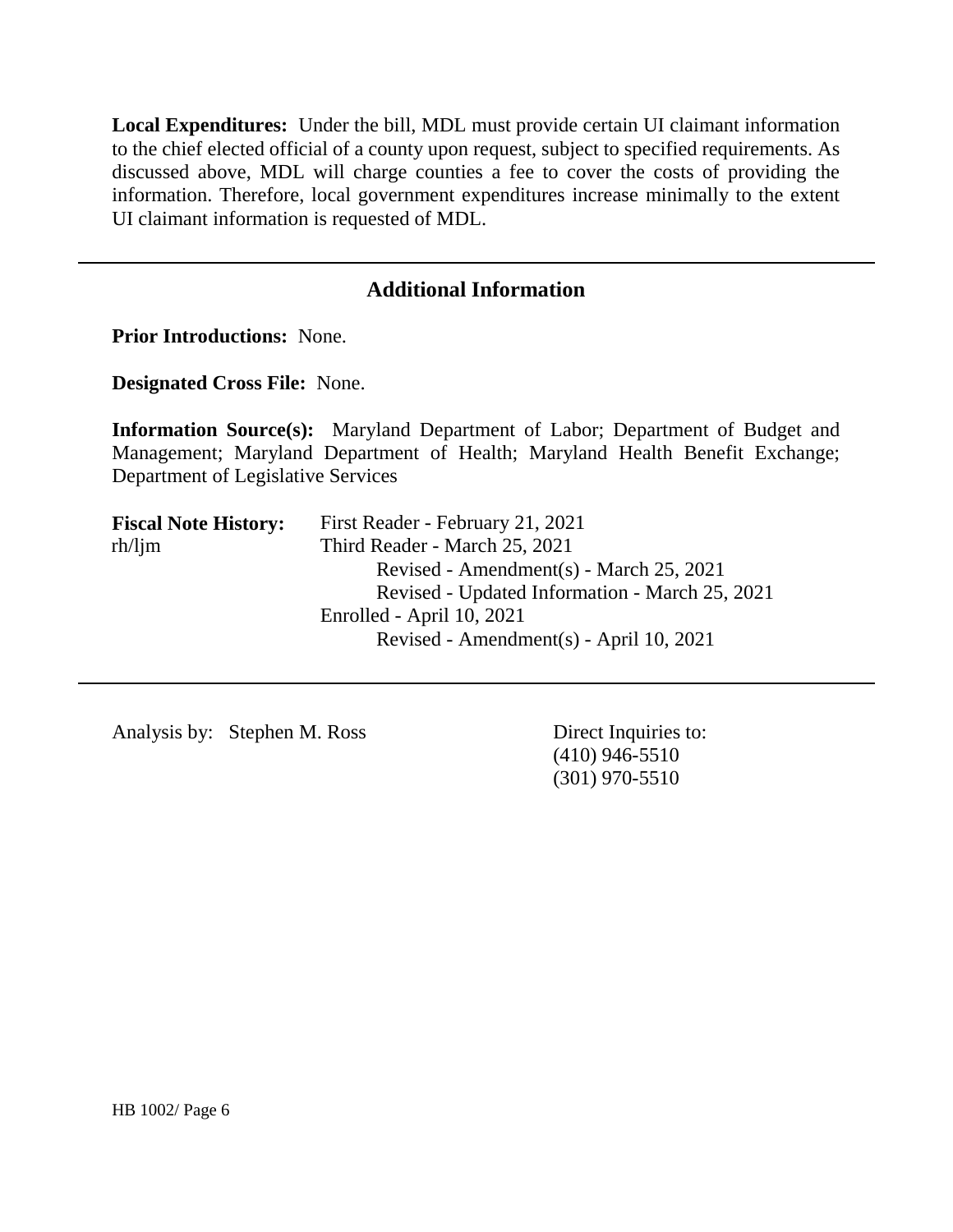# *Program Overview*

Unemployment Insurance (UI) provides temporary, partial wage replacement benefits of up to \$430 per week to individuals who are unemployed through no fault of their own and who are willing to work, able to work, and actively seeking employment. Both the federal and state governments have responsibilities for UI programs. Generally, funding for the program is provided by employers through UI taxes paid to both the federal government for administrative and other expenses and to the states for deposit in their UI trust funds. Using federal tax revenues, the UI program is administered pursuant to state law by state employees. The Maryland Department of Labor's Division of Unemployment Insurance administers the State's UI program.

Each state law prescribes the tax structure, qualifying requirements, benefit levels, and disqualification provisions. These laws must, however, conform to broad federal guidelines.

#### *Employer Contributions*

Most Maryland employers pay State UI taxes, although State and local governments and some nonprofit organizations reimburse the Unemployment Insurance Trust Fund (UITF) for claims paid in lieu of paying taxes. Therefore, for most Maryland employers, the State UI tax rate is a function of:

- the employer's specific unemployment claims history; and
- the applicable tax table, which is based on the State's UITF balance and applies to most taxable employers.

**Exhibit 1** shows the range of State UI taxes a typical employer owes based on the tax table in effect; there are other rates for new employers and in other limited circumstances. State UI taxes and reimbursements are typically due quarterly; however, Chapter 39 of 2021 allows employers with fewer than 50 employees to defer 2021 State UI tax payments or reimbursements until January 31, 2022, and authorizes the Secretary of Labor to offer a similar deferment in 2022. The Act, in conjunction with a recent executive order, also generally prevents UI claims made during the COVID-19 pandemic from increasing an employer's taxes – although Table F, with its broadly higher rates, is in effect in 2021.